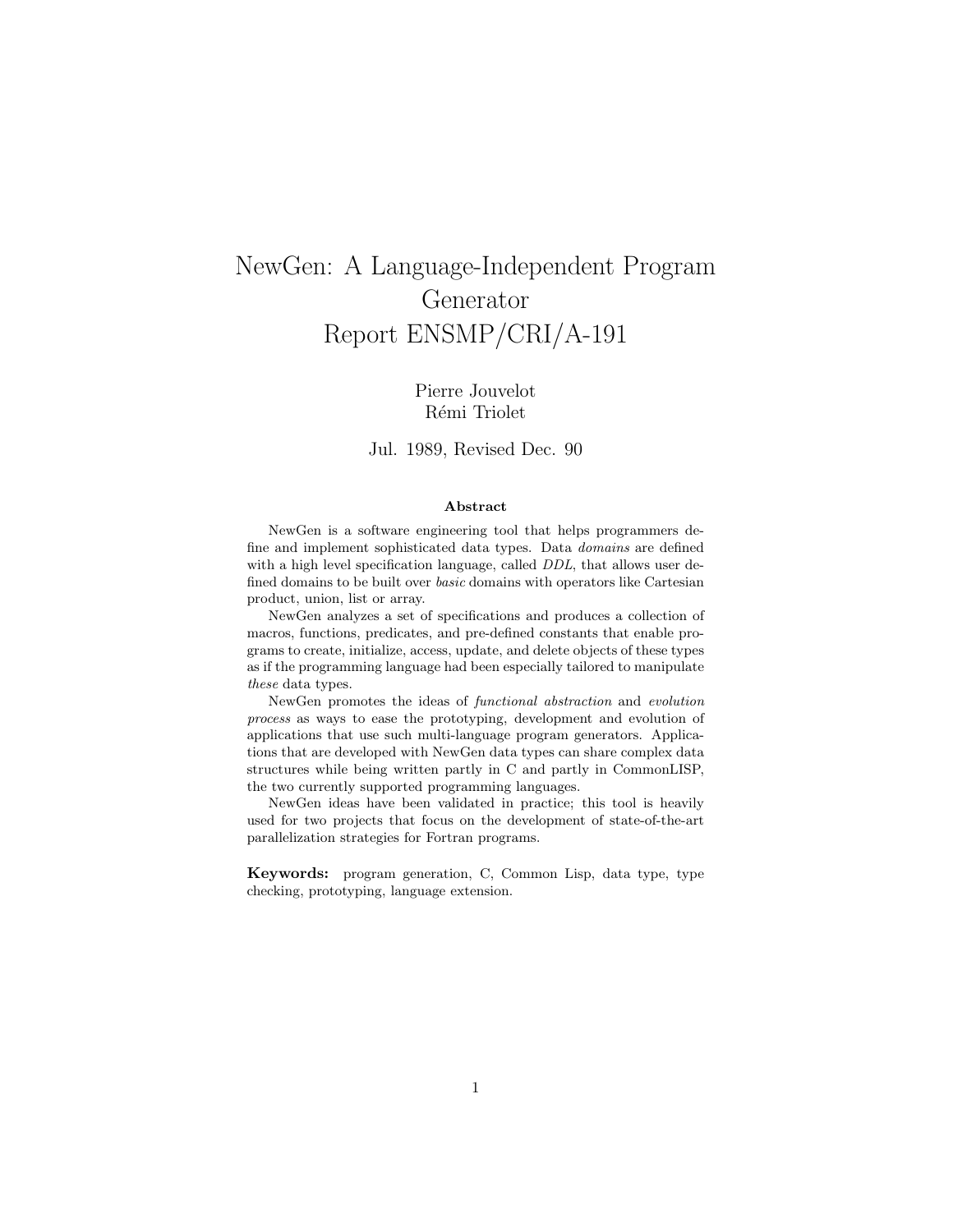## 1 Presentation

The design and production of large software products require the definition and implementation of application specific data structures. NewGen is a software engineering tool that helps in this process.

NewGen provides a high level specification language with which data types can be defined. A user data type is built over basic data types (integer, string, float, ...) and other user data types defined in the same set of specifications or imported from another one. Operators are provided to elaborate complex data types, e.g. cartesian product, union, list, set ...

From a set of specifications, NewGen produces a library of functions and macros to create, initialize, access, update, delete and transfer objects of these types. These functions and macros are written in one of the supported programming languages (C [KR78] and CommonLISP [S84] at the time being) and may be used within a program, as if the language had been tailored to the user's needs.

In the remainder of this paper, we will discuss the related work (section 2), present the major aspects of NewGen (section 3), give a precise definition of the specification language (section 4), define the set of functions automatically provided by NewGen from a specification file (section 5), detail a complete example that shows the power of our tool (section 6) and conclude.

## 2 Related Work

The very idea of NewGen, i.e. automatic generation of code from high-level specifications, is hardly new. There are numerous commonly used "program generators" in the business market; NewGen integrates most of their characteristics. Moreover, NewGen provides a cleaner and sounder interface to the programmer, without giving up on efficient implementations.

NewGen combines ideas that were previously introduced in two similar tools: GenPgm, developed in 1986 by Rémi Triolet at Ecole des Mines de Paris, and MetaGen, developed at the same time by Pierre Jouvelot, at the Bull Corporate Research Center. The main purpose of MetaGen was to provide the user with a better programming language and a safer execution environment, while the goal of GenPgm was to enable independent programs to exchange complex data through files or streams.

NewGen is closely related to the IDL project [S89] which was developed around the same time. IDL is a program development tool [L87] that allows the specification of abstract data structures and automatically generates appropriate language-dependent (currently, C and Pascal are supported) data types. Accesses to values created with these facilities require an unnecessary knowledge of the internal implementation of these data types. NewGen alleviates this shortcoming by using functional abstraction (see below). IDL does not provide ways to free storage, thus relying on a garbage collector. To have a more efficient implementation, NewGen requires the programmer to explicitly free heap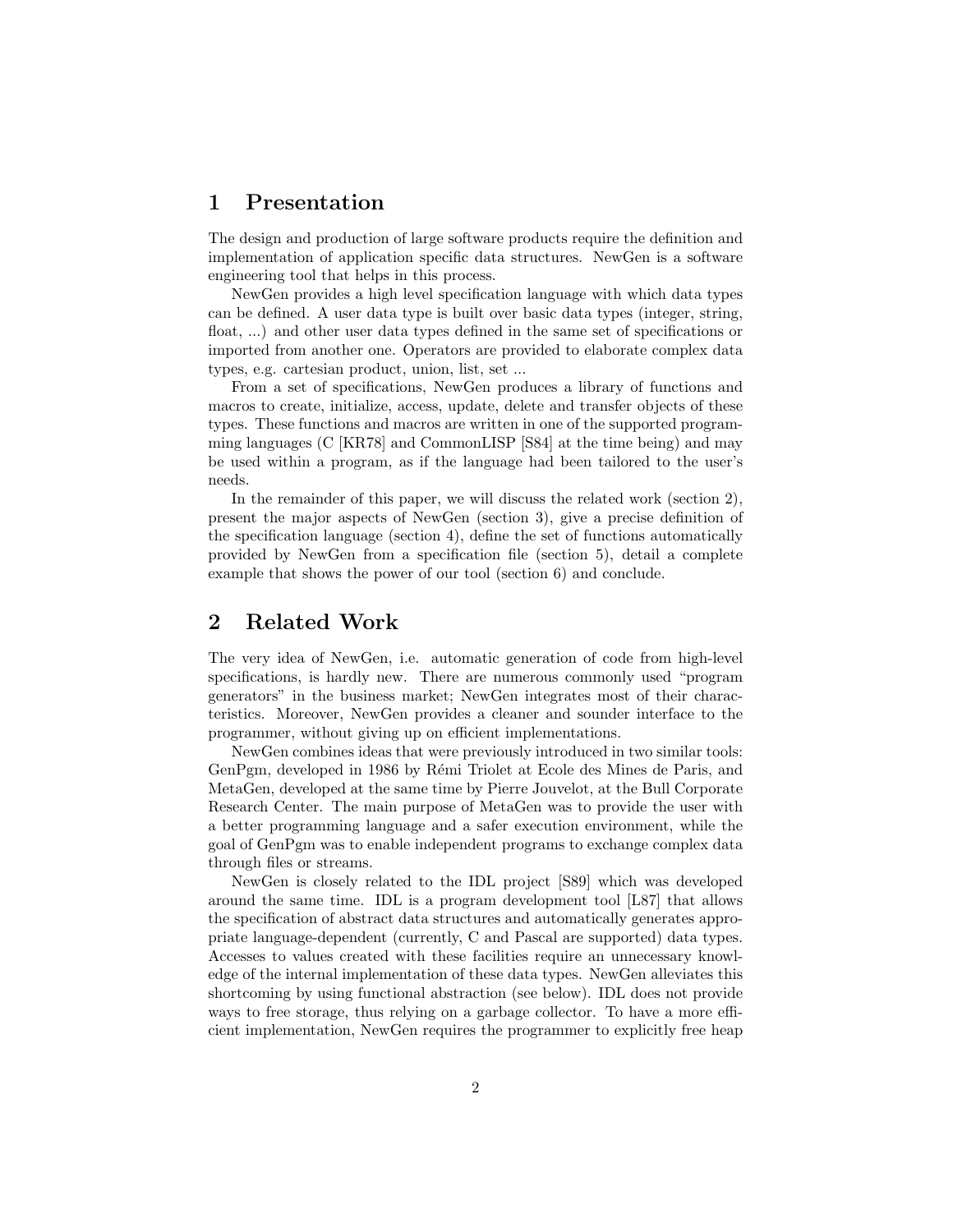storage. Nonetheless, to help the programmer avoid as many dangling pointers as possible, this is done at a high level, with sharing within values being automatically managed by Newgen. Note that this explicit memory management scheme partly motivated the introduction of tabulated domains (see below).

Stub generators generate code that perform data transfers via remote procedure calls (RPC) [BN83]. The description of the types to be transferred, even though they are described in a C-like language such as XDR [S87], are rather low level and restrictive. NewGen provides such a facility by allowing any data structure to be transferred over files, pipes or network sockets; sharing is preserved so that isomorphic copies are obtained on the receiving side.

The idea of transferring large chunks of data structures is also present in languages that support persistent objects [CM85], although they are often associated to types and not to values. In NewGen, the programmer is responsible for performing input/output operations (as in some Lisp systems that support this facility via fasl formats) on stable storage. The format is languageindependent, contrarily to Lisp systems; data can be written from a C program and read in a CommonLISP process.

Object-oriented database systems such as O2 [A89], ORION [KBCGW88] or VBASE [AH87] propose facilities that extend the ones offered by NewGen. In these systems, database manipulation and query languages can be embeddeded into classical programming languages (e.g. C for O2 or CommonLISP for ORION), but they generally require a special preprocessor to manage the object-oriented nature of the language. NewGen only uses the standard Unix C preprocessor cpp, thus promoting portability, speeding compilation time and easing debugging (since a new debugger isn't required). Persistency is a byproduct of the database layer; each object is persistent. This approach is too costly for the kind of problems NewGen is targeted to, so stable storage accesses in NewGen are specified by the programmer. These database systems are also biased towards interactive usage for queries; NewGen is centered around program development.

## 3 The Major Aspects of NewGen

NewGen promotes the ideas of functional abstraction, smoothes the evolution of software and provides a safer programming environment.

### NewGen Supports Functional Abstraction

NewGen adopts a different philosophy than IDL: functional abstraction. From a data type specification, NewGen generates functions to create, manipulate, update and destroy values. This allows the programmer to think in terms of high-level concepts instead of the internal details of the implementation.

Since NewGen is based on the notion of function, which is ubiquitous in programming languages, the style that characterizes programs written with New-Gen is the same in the different languages supported by NewGen.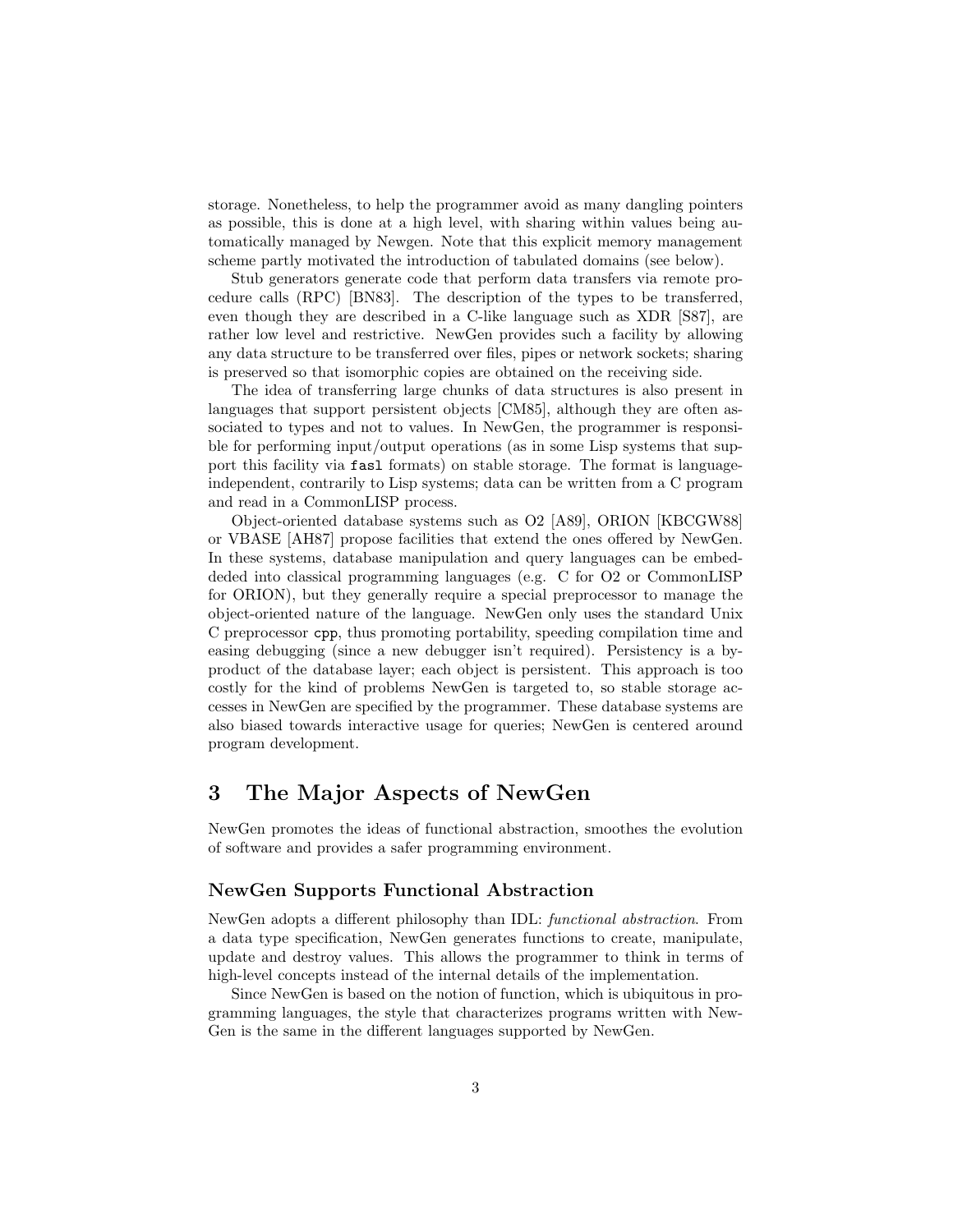Finally, extensions to a given program are easier to introduce. Since New-Gen specifications generate functions, they can, if necessary, be manually tuned or redefined to adapt for changes in the specifications. For instance, some specification could be modified, in an upward-compatible way, by adding more information to the definition of a given domain or a given access function could be required to perform some profiling to discover code hot spots. In this case, programs that have been written in accordance to the old specifications can still be used (after a recompilation); the NewGen-generated functions hide the fact that new information have been introduced.

### Data Transfer Eases Software Evolution

The ability to exchange complex data through files or pipe streams is useful when developing large multi-pass softwares such as compilers, where each pass takes one or several complex data structures as input, performs some calculation and finally produces another data structure.

Since large programs are difficult to develop, debug and maintain, it is preferable to write each pass as a separate program, but in this case, input and output data structures must be read and written on files or streams. This is a difficult problem when data structures are made of dynamically allocated memory cells, organized within list, trees, cyclic graphs or other pointer based recursive structures.

This problem is completely solved if the objects that must be read or written belong to a data type designed with NewGen. The write function produced by NewGen is able to map an object of any type on a disk file and the related read function is able to reproduce in memory a similar object, even if memory cells were shared in the original object (circular list, graph, ...). This facility is already provided in CommonLISP, but NewGen extends it to any other language (such as C).

Disk files created by the write function are independent of the programming language. This implies that all passes need not be written in the same language. The most appropriate language can be chosen for each one: C will be preferred for its execution speed and CommonLISP for its programming flexibility.

This pass-based organization allows a prototype to be gradually converted to a more industrial product by rewriting in C, with an imperative flavor, passes initially written in a functional style in CommonLISP. Moreover, as integration goes on, data transfers on disks can be replaced by pipe streams and eventually, when passes are compiled together, to simple global variables. This smooth evolution process is one of the major assets of NewGen and a good reason for using this tool in a complex project.

### NewGen Provides a Better Programming Environment.

When NewGen is used to design and implement a collection of data types, it generates a set of tools that may be used within a program to declare, create, access and delete objects of these types. It also provides a library of generic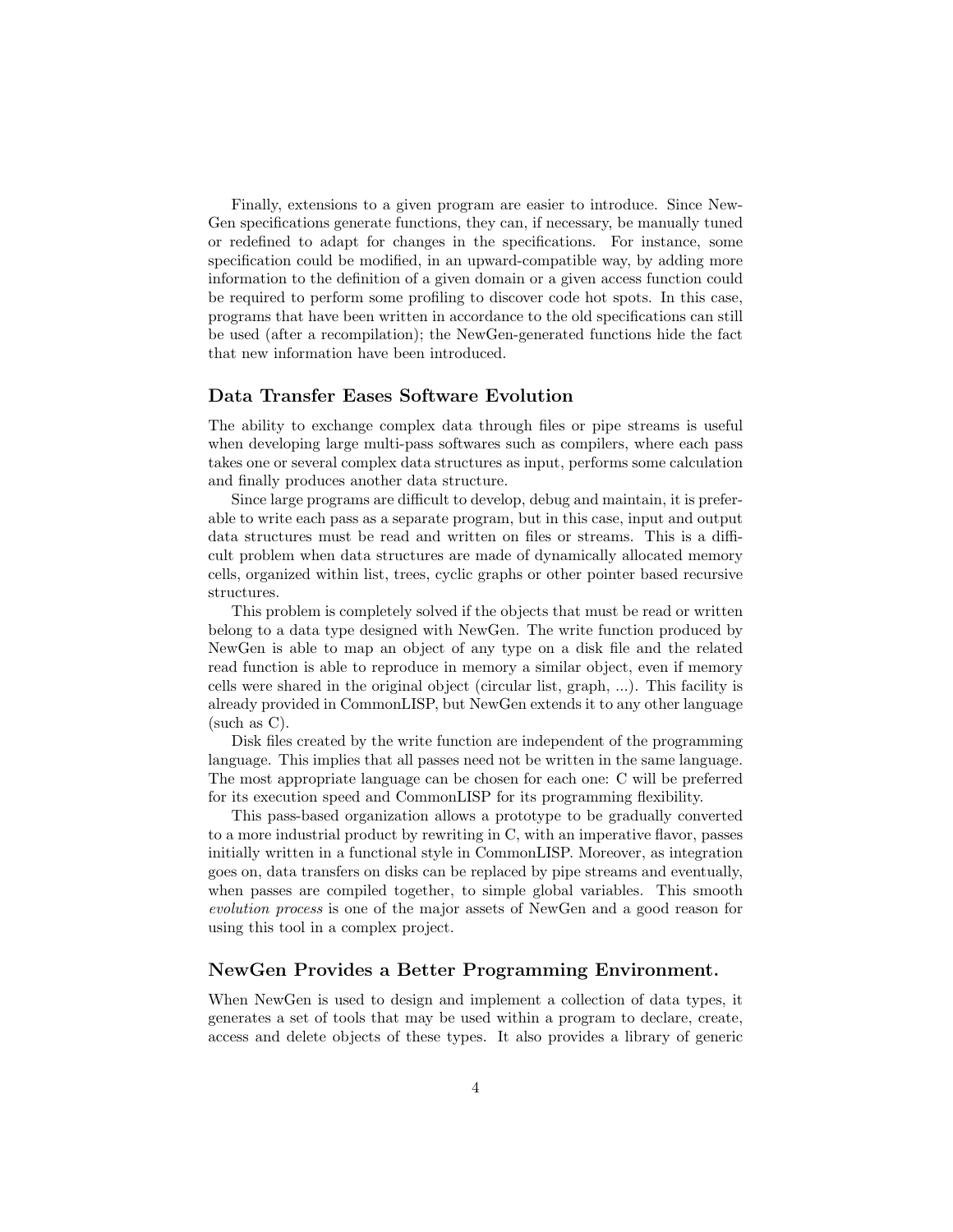tools to create, access or delete lists, sets and arrays of objects. For instance, macros or functions equivalent to the Lisp functions mapcar or reverse are provided in the C implementation.

From the user point of view, the programming language is greatly improved, and this leads to at least four advantages. The code is more readable, it is more rapidly developed, easier to debug and can be extended more transparently:

- The code is more readable because of the programming style enforced by the NewGen tools: names of creation and access functions are derived from type names, and this is always done in the same consistent way; all lists have the same structure, with objects linked together with cons cells, and so on. Moreover, even across languages, the same style is preserved. This helps the conversion of programmers from one version of a program to another.
- The code is more rapidly developed because the use of predefined functions allows programmers to write less code. Generic programming on lists, sets and arrays leads to the same result. For instance, one call to the creation functions produced by the C version of NewGen executes all the necessary operations to create a new object of a given type: memory allocation, memory overflow check, dynamic type check of arguments and assignment of objects passed as arguments to the new object components (if efficiency is at premium, these checks can be deactivated).
- Programs are easier to debug because a lot of dynamic type checks are done when objects are created and accessed. For instance, the access macros provided by NewGen optionally check at run time that the object passed as argument is of the right type before accessing it. Other functions and macros perform similar checks. The degree of dynamic checking is usertunable.

As a general matter, NewGen provides a transparent extension of the embedding language and improves code compactness and documentation.

## 4 DDL is NewGen Domain Definition Language

NewGen types are called domains. Domains are defined by a set of domain definitions which are analyzed by a language dependent implementation of NewGen to produce the programming tools mentioned in the previous section. Domain definitions are written in a simple high level language called DDL. In the following, [form] means that form is optional, and [form]\* means that form may be repeated zero or more times.

## 4.1 Domains Can Be Predefined

NewGen provides a set of pre-defined domains that correspond more or less to the basic types supplied by most programming languages: bool, int, float,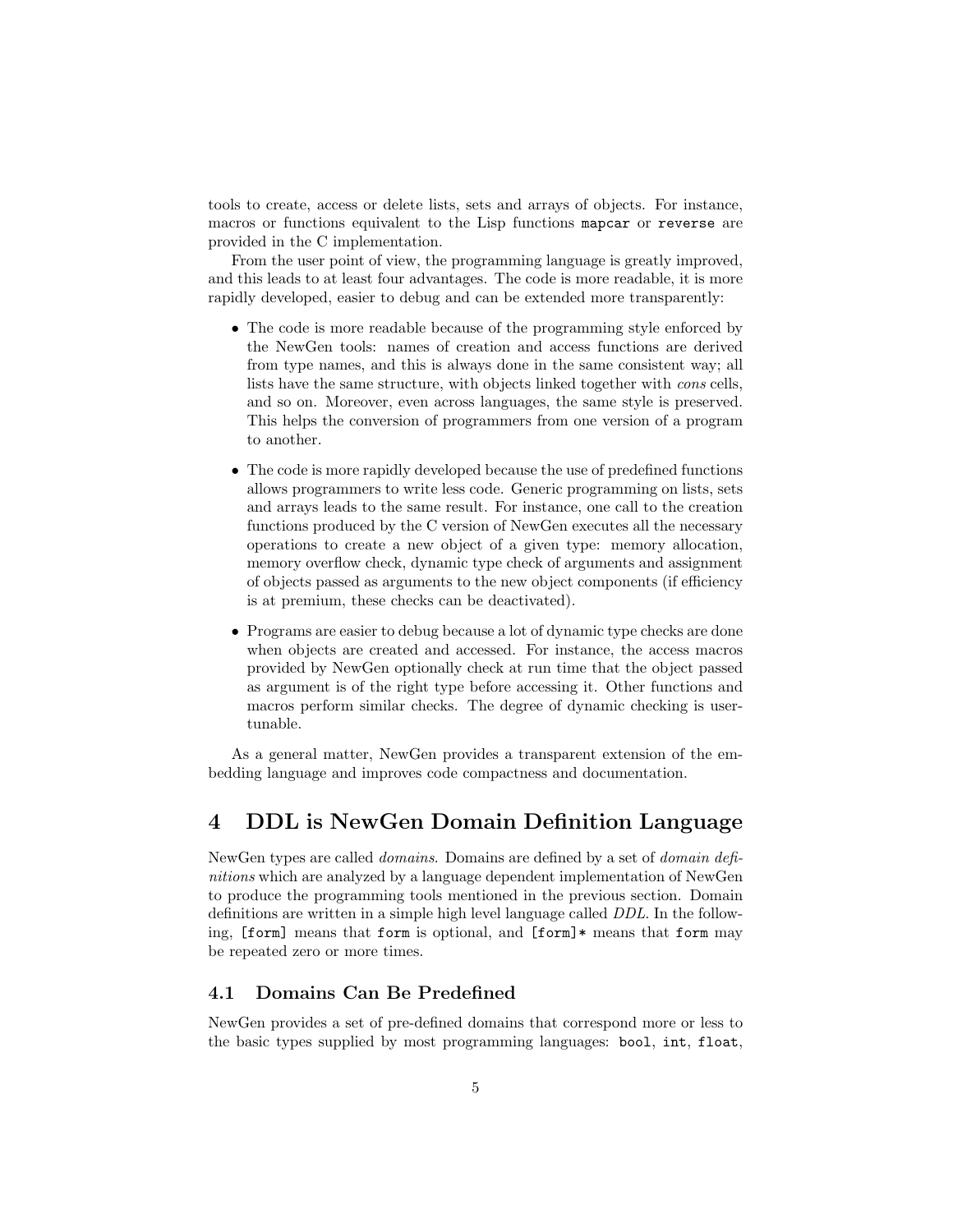char, string, etc. An extra pre-defined domain called unit is provided by NewGen. It is mostly useful with the union operator to create enumerated types. An object of this domain may take only one value, denoted UU in this paper. This list could be extended if necessary, for instance if double precision arithmetic were critical for an application. Pre-defined domains are the basic material over which user-defined domains are built.

The set of values that might be taken by an object of a pre-defined domain is equal to the set of values that might be taken by a variable of the corresponding type, in the programming language used by NewGen.

### 4.2 Users Can Define Domains

More complex domains may now be defined with the *product* operator x or with the union operator +.

A product domain is like a C or CommonLISP structure or a Pascal record. It is a collection of named components called members, that can be of different types. A product domain should be defined when related objects need to be encapsulated into a single one. Valid product domain specifications have the following form:

```
product-domain = member [x member ]*;
```
Let P be a product domain defined by  $P = M_1 \times M_2 \times ... \times M_n$ . Let  $V_i$  be the value set of member  $M_i$ . The value set for  $P$ 's objects is the Cartesian product of  $V_1, V_2, ..., V_n$ .

A union domain is like a C union or a Pascal variant record. A union domain also is a collection of named components called members, but, unlike product domains, each object may hold at most one member at a time. A union domain should be defined when several objects of different types must be manipulated as if they were of the same type. Valid union domain specifications have the following form:

union-domain = member + member  $[$  + member  $]*$ ;

Let U be a union domain defined by  $U = M_1 + M_2 + ... + M_n$ . The value set for P's objects is the tagged or disjoint union of  $V_1, V_2, ..., V_n$ .

## 4.3 Domains Contain Members

We now have to define what a member is. The general form of a member is name:type, where name is the member name, i.e. the name of the component within the domain and *type* is the member type. The type may be simple, structured as a list, a set or an array.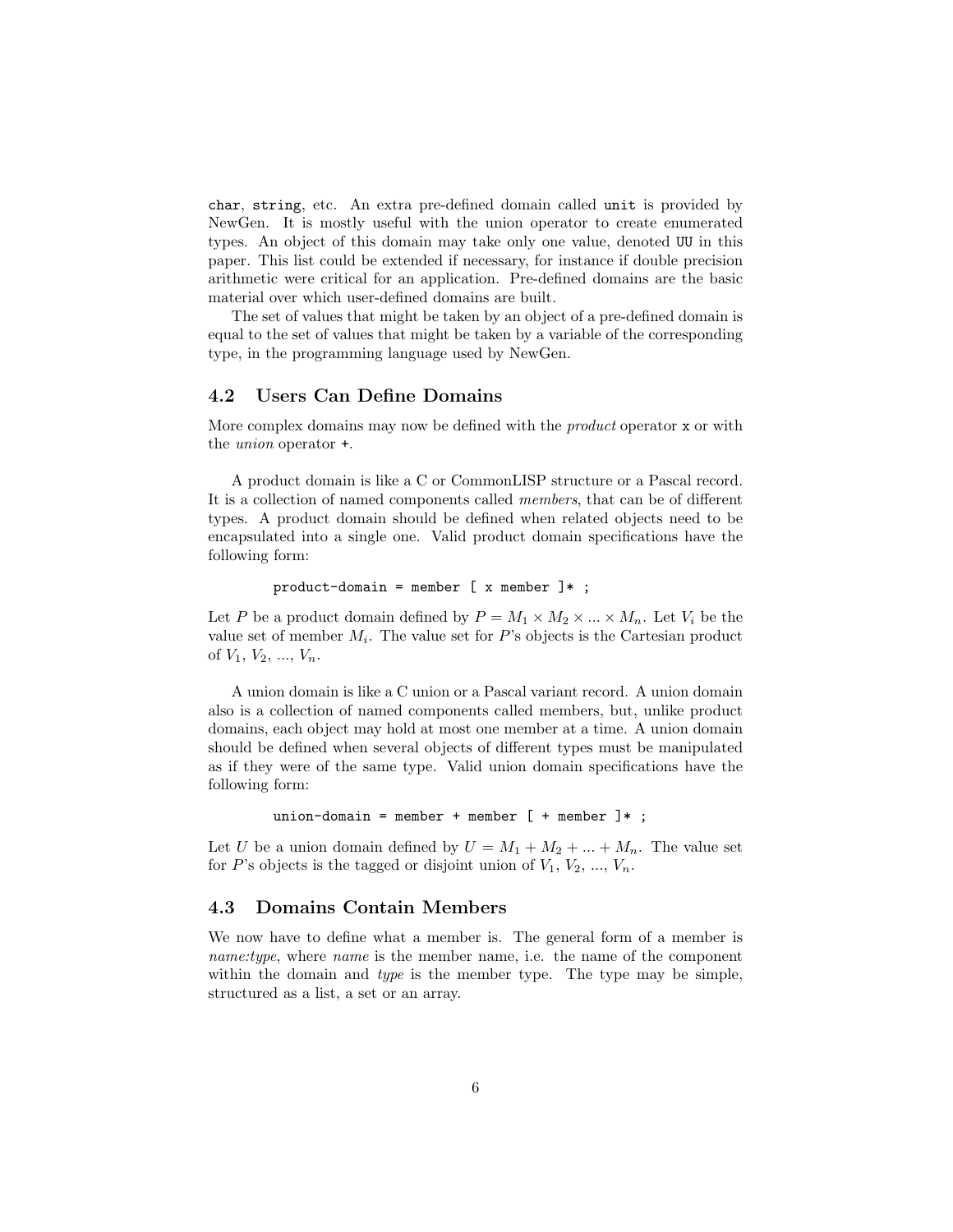#### Members Can Be Simple

A simple member has the form n:d where the member name is n. The type d is the name of a predefined domain or of a domain defined in the same DDL specification or imported from another one (see [4.5\)](#page-8-0). The simplified notation n is a short hand for n:n. The value set of a simple member is equal to the value set of the corresponding domain d.

Here is an example of a product domain composed only with simple members:

person = name:string x extension:int x login ;

The domain person has three members: a string named name, an int named extension and a login named login; int and string are pre-defined domains, and so need no further specifications. login is a user-defined domain that has to be defined later or previously for the DDL specification to be handled correctly by NewGen.

As a convenience, the notation

union-domain = { member , member  $[$  , member  $]$  \*  $}$  ;

is a short hand for

```
union-domain = member:unit + member:unit [ + member:unit ]*;
```
and is used to denote enumerated types (like Pascal's SET or C's enum).

#### Members Can Specify Lists

A list member has the form n:d\* where n and d have the same meaning as in a simple member. The value set of a list member is equal to finite or infinite (NewGen allows circular data structures) sequences of elements of type d.

Here is an example of a list domain that could be used to describe directed graphs with node information of type int:

```
node = information:int x successors:node* x predecessors:node* ;
```
The domain node has three members: an int named information, a list of nodes named successors and a list of nodes named predecessors. Note that this data type definition is recursive and allows self referencing structures to be created.

### Members Can Specify Sets

A set member has the form  $\mathbf{n}:\mathbf{d} \setminus \mathbf{R}$  where **n** and **d** have the same meaning as in a simple member. The value set of a set member is equal to finite collections of elements of type d.

Here is an other way to describe directed graphs:

```
node = information:int x successors:node{} x predecessors:node{} ;
```
In this example, links between nodes are kept in sets instead of lists.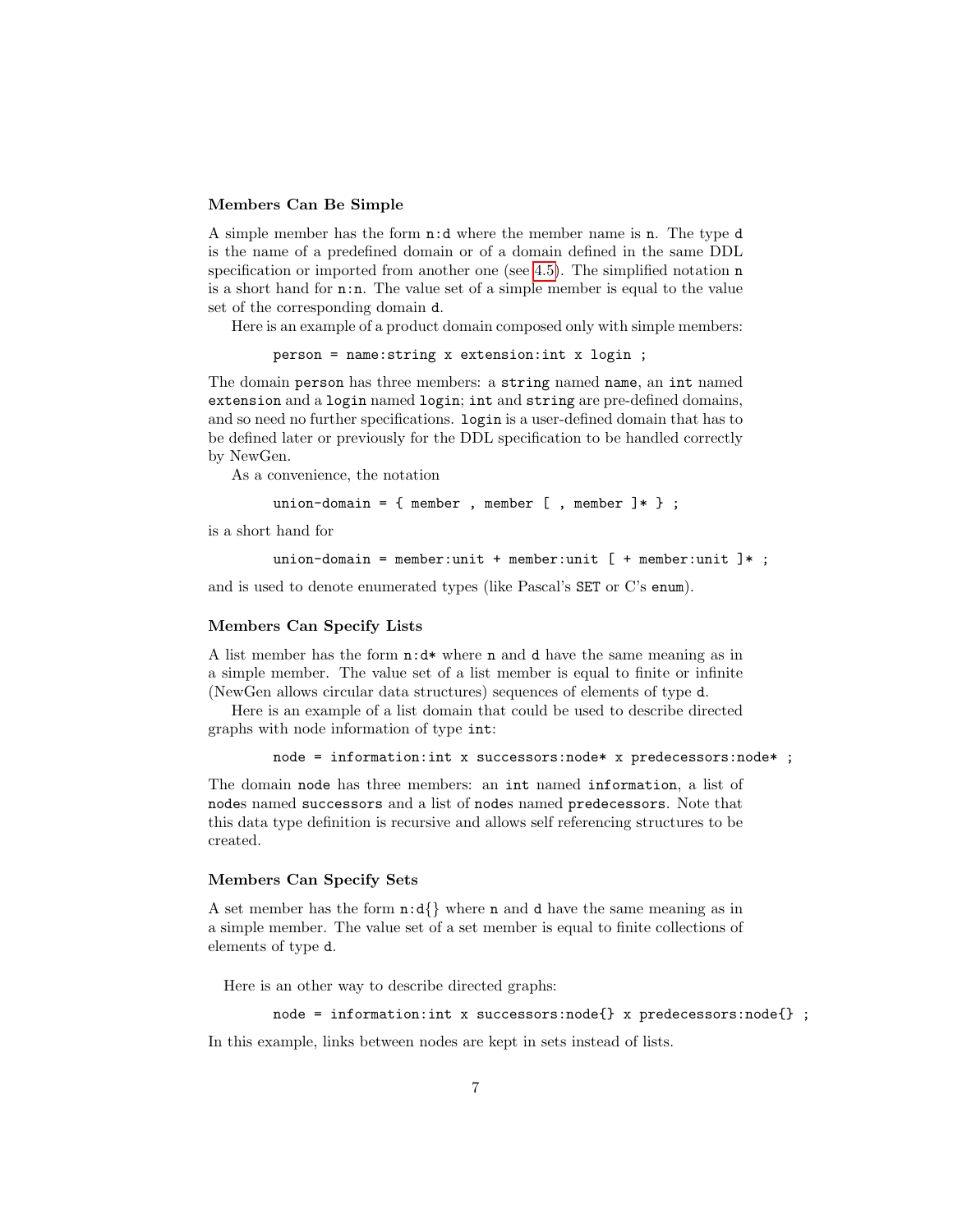#### Members Can Specify Arrays

An array member has the form  $\mathbf{n} : d[\mathbf{i}_1] \dots [\mathbf{i}_m]$  where **n** and **d** have the same meaning as in a simple member and  $i_i$  are compile-time constants. NewGen allows compile-time symbolic constants to be defined with the syntax of the C preprocessor.

The value set of an array member is equal to sequences of length  $i_1 \times ... \times i_m$ of elements of type d; the access to elements is of complexity  $O(1)$ .

Here is an example of an array domain that could be used to describe a circular buffer of characters:

#define BUFFER\_SIZE 1000

```
buffer = first:int x last:int x elements:char[ BUFFER_SIZE ] ;
```
The domain buffer has three members: two int's named first and last that specify positions of elements in the buffer, and an array of char's named elements to store the elements.

## 4.4 Domains Can Be Tabulated

Objects of a given domain have an infinite extent, i.e. they are allocated in heap storage and have to be freed when they are no longer useful (either explicitly in a language like C or automatically in a garbage-collected language like CommonLISP). Thus, objects of a given NewGen domain can be created at will and there is no a priori relationship between them.

However, NewGen allows domains to be tabulated in such a way that all the values of a given type are, when created, kept together and are processed as a whole (this can be seen as defining the domain in extension). For instance, it is possible to apply a given function to all the values of a given tabulated domain or to write the whole domain on a file. This facility has deeper consequences as described later.

A user-defined domain can be declared tabulated by prefixing its definition with the keyword tabulated. As an example, here is the definition of the tabulated domain of symbols in a compiler:

tabulated symbol = name: string x type x scope: int ;

Note that the first member of a tabulated domain has to be a string (which means that only product domains can be tabulated). Any tabulated value is uniquely defined by the string value of the first member which serves as a non ambiguous key. Tabulated domains implement dictionaries.

This technique can be used, for instance, to hide the usual symbol tables that occur in many program manipulation systems like compilers. The symbol table is automatically managed by NewGen, once the domain of symbols has been tabulated. Thus, the programmer who manipulates the intermediate representation does not have to worry about what is stored in the symbol table and what is not.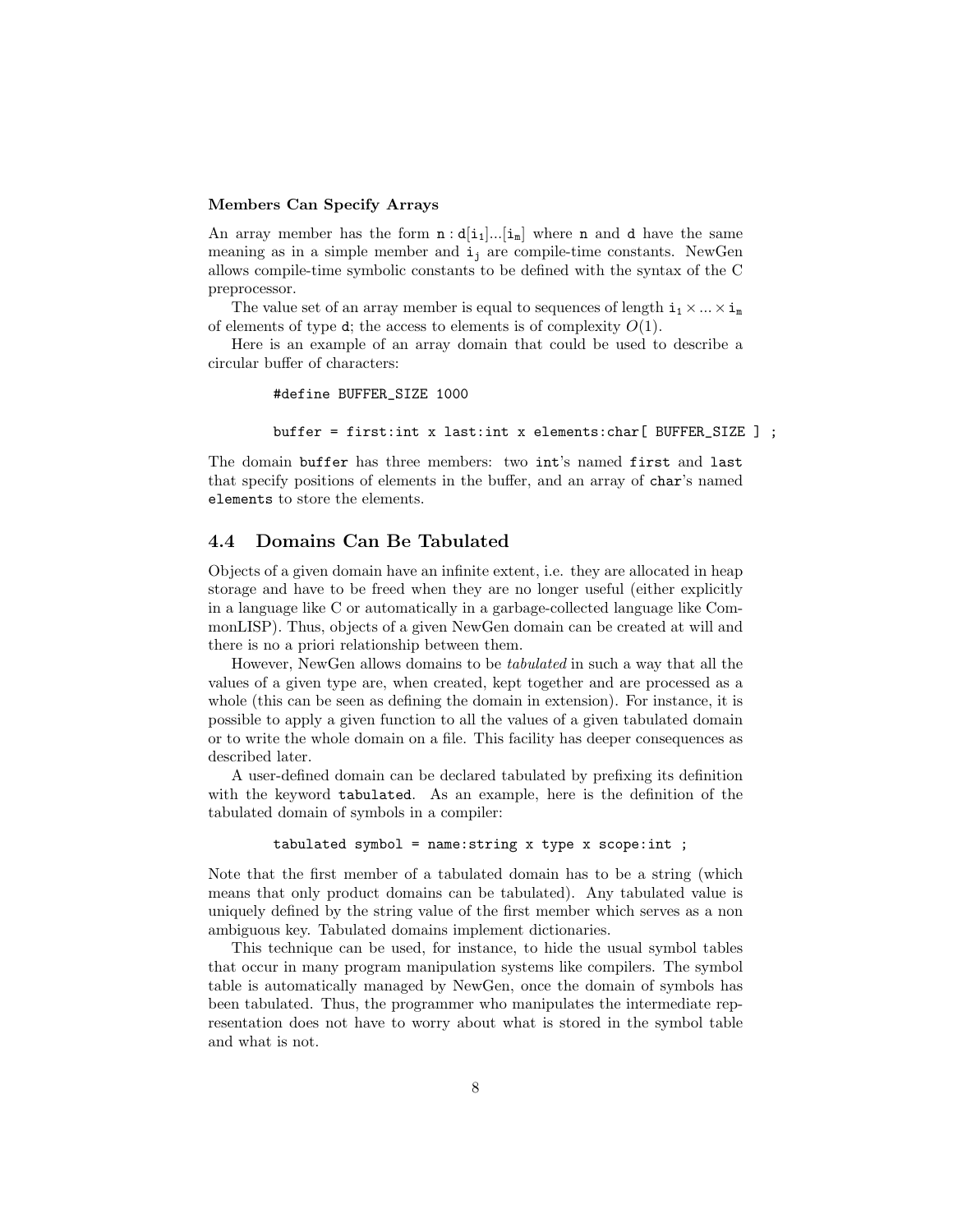Tabulated domains are also important to precisely manage the deallocation of storage (see below).

## <span id="page-8-0"></span>4.5 Imported Domains Permit Modular Specifications

The design and maintenance of large softwares require a modular specification. NewGen permits specifications to be split in different files and imported on a domain basis. However, recursive data type definitions have to be written in the same file. To be processed by NewGen, all the specifications of imported domains have to be available. If some of them are not yet defined, the user has to provide some stub domain (e.g., int or unit).

The following is used to declare an imported domain imported-domain located in a specification file file:

import imported-domain from "file"

Here is an example of an imported domain that could be used to describe an Ethernet network of workstations:

```
import workstation from "Include/workstation.newgen" ;
import gateway from "Include/gateway.newgen" ;
```

```
network = nodes:node* ;
node = workstation + gateway + repeater:node*;
```
The domains workstation and gateway define the structure of any workstation or gateway plugged on the network while a repeater connects several nodes.

## 4.6 External Domains Increase Software Reusability

NewGen adapts itself to already existent software and thus allows a smooth transition from hand-coded data types to NewGen generated domains. The only requirements are that external data types be coercible to the least stringent type of the implementation language (e.g., char\* for C), and that the user provides a set of functions to free, write and read an object of this type.

Domains can be declared external in the following way:

external external-domain ;

Here is an example of an external domain that describes old printing technology:

```
external punch ;
import laser from "printers.newgen" ;
import daisy from "printers.newgen" ;
output_device = laser + daisy + punch ;
```
The domains laser and daisy define today's printing technology while the old tape punch is managed without NewGen generated functions.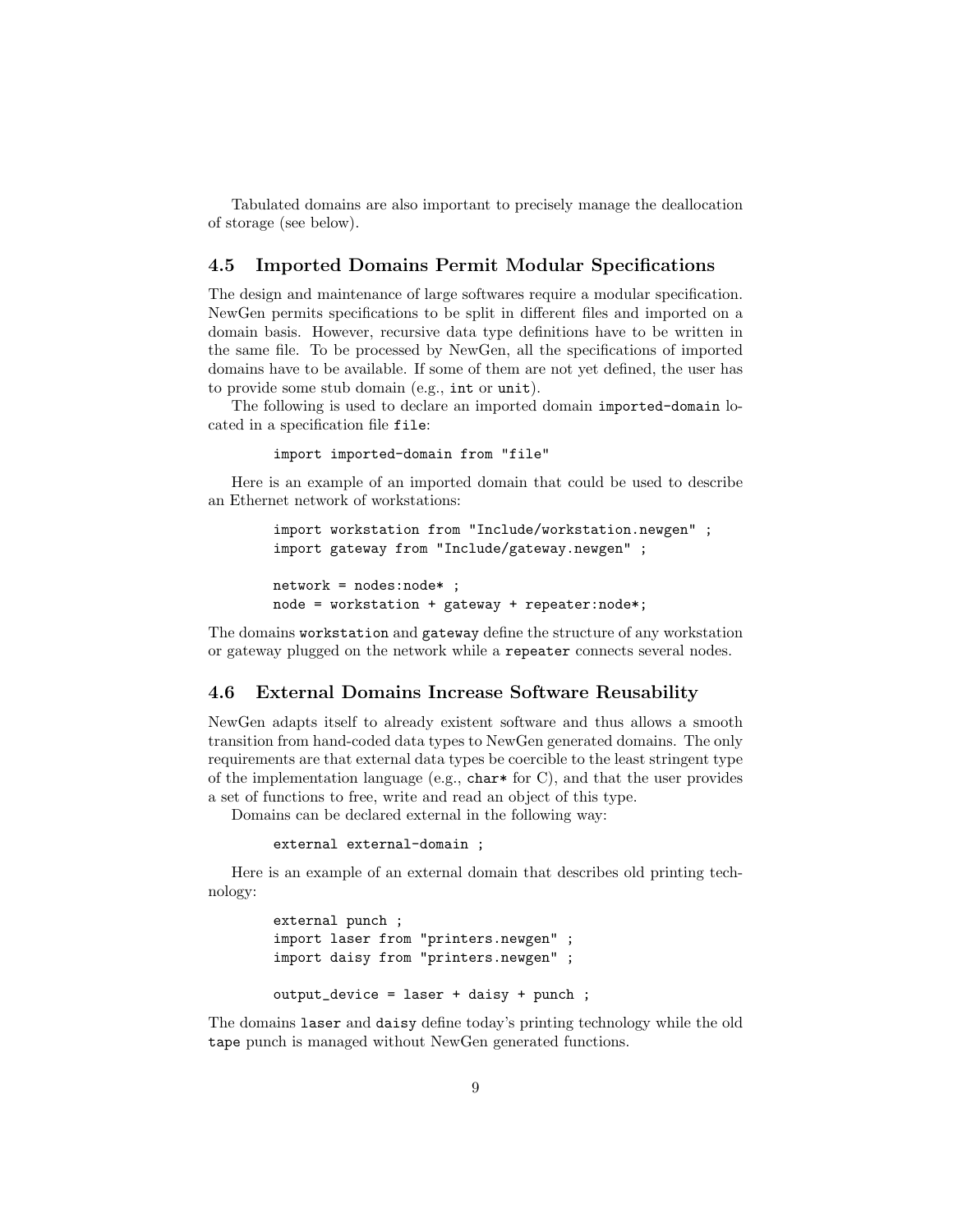## 5 NewGen Generates Functional Implementations

From a set of NewGen DDL specifications (possibly split across several files), NewGen generates a file of function definitions (whether they are macros or real functions is not really important here) and a so-called spec file that contains a compiled description of NewGen data types.

#### 5.1 Each Domain Defines a Set of Functions

The functions created by NewGen allow the manipulation of objects whose types are given by the specifications. We describe below the functions provided by the C-NewGen version (CommonLISP-NewGen is similar). In the following, d is a user-defined domain and m one of its members.

#### Creation and Initialization Functions

The definition of domain d introduces the type d and the creation function make d. The type d must be used to declare domain d's object descriptors and the function make d to actually create and initialize objects. If d is a product domain, make d expects as many arguments as there are members in d's definition. If d is a union domain, then the first argument is a tag – for each member  $m$ , NewGen defines the tag is  $d_m -$  and the second a value of the appropriate type. Make d returns a descriptor of an object of type d.

A special value d undefined is provided for any user-defined domain d. This value may be used with the make\_<domain> functions to create partially initialized objects.

#### Access and Modification Functions

For each domain and each of its member, an access function  $d_m$  is generated. This function takes an object of type d and extracts the value corresponding to m; it returns a value whose type is the type of the member. These access functions can be used in left-hand sides of assignments to modify the objects. This is reminiscent of the way CommonLISP specifies mutation, via the setf macro; in this way also, C and CommonLISP programs share the same programming style.

If d is a union domain, the function  $d$ -tag is generated. It returns the tag of an object. Tag equality is = so that the switch construct can be used; moreover, boolean functions like  $d_m$  p are also defined, where  $\Box p$  stands for predicate.

In practice, values are usually more often accessed and updated than created or destroyed. We thus accepted to pay a larger run-time overhead at creation time (one function call) than access time. This is why all the access functions are actually macros that directly address substructures of NewGen values. This implies a very efficient implementation of NewGen programs since no function calls are involved in data manipulation.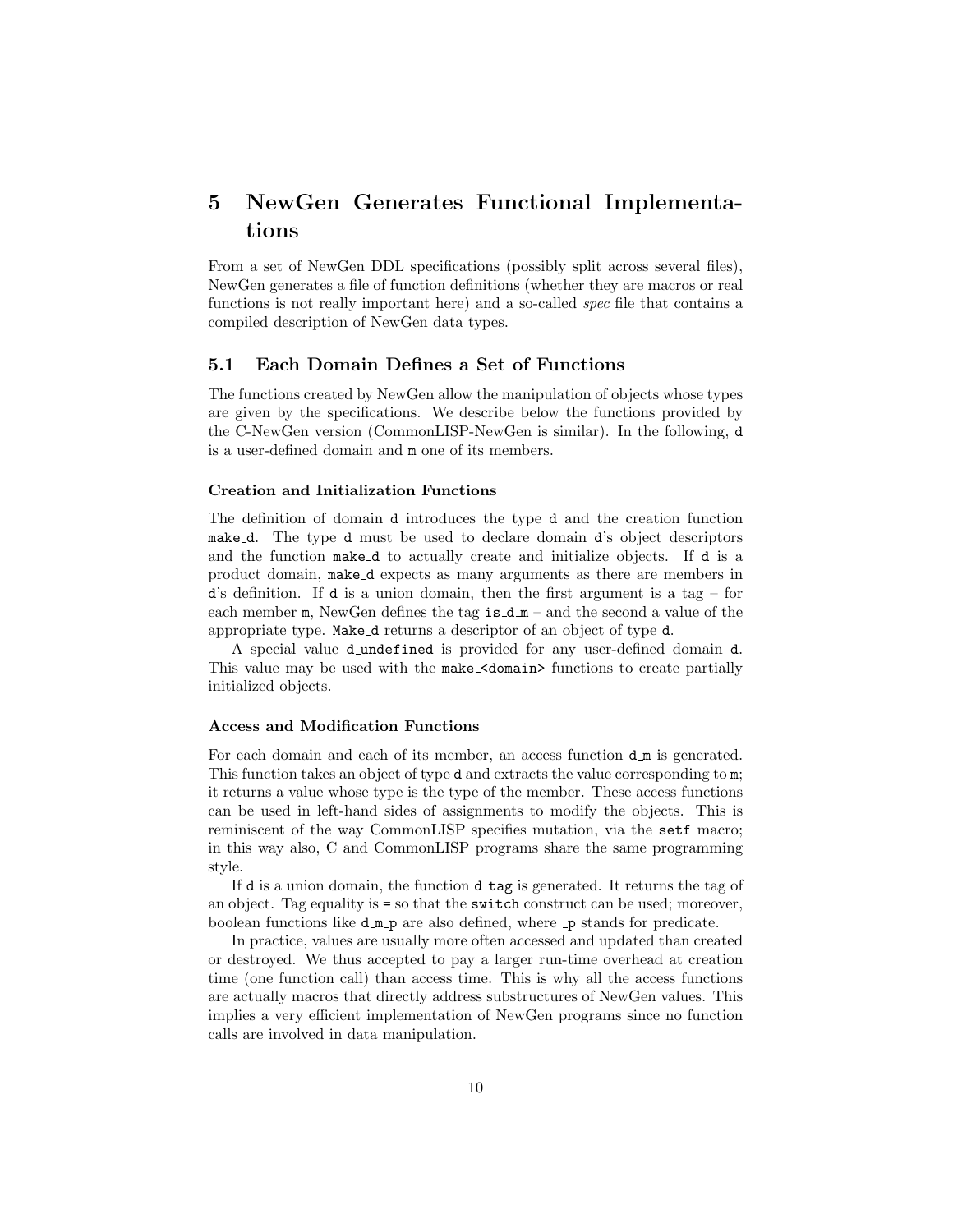### Input and Output Functions

In order to write and read NewGen data on streams, the NewGen library provides two functions for each domain d:

- write d expects a stream and a NewGen value and outputs the value on the stream; the values are recursively written, except for values of tabulated domains for which only the key is written.
- read d expects a stream from which a NewGen value is read. The sharing of NewGen pointers within the value previously written is preserved by this operation. If a tabulated value is referenced, it has to be already present in memory.

Since values from tabulated domains are not written when they appear inside another data structure, NewGen provides the gen write tabulated function to write the entire set of values of the tabulated domain and gen\_read\_tabulated to read a set of tabulated values from a stream.

#### Deletion Functions

Since C doesn't provide a garbage collector, any useless NewGen value of domain d has to be explicitly freed if one doesn't want to experience an eventual exhaustion of memory. The function free d recursively liberates the storage associated to a given value, except for tabulated values. These ones are freed only if they are directly passed to free d as an argument.

### Library Functions

The NewGen library provides the usual set of basic operators to deal with lists, sets and arrays such as CAR, CDR or CONS which are used to create and manipulate lists (they can be freed by gen free list). Functions such as gen mapl to apply a function on every list element or gen nreverse to reverse the order of a list are also provided.

The specification file is used at run time to create a core image of the NewGen domain definitions (see below); it is used by generic library functions to "parse" NewGen generated values. It has to be read by the gen read spec library function before any domain-related function is used.

## 6 An Extended NewGen Example

The following example presents an interpreter for a very small subset of an expression language, close to Lisp. Although limited in scope, it shows how New-Gen helps in merging together the C and Lisp worlds. In particular, this allows different programming styles and tools to be integrated in the same project.

The slanted font is used within program fragments to denote macros, functions, types or constants that are automatically generated by NewGen or that belong to the NewGen library.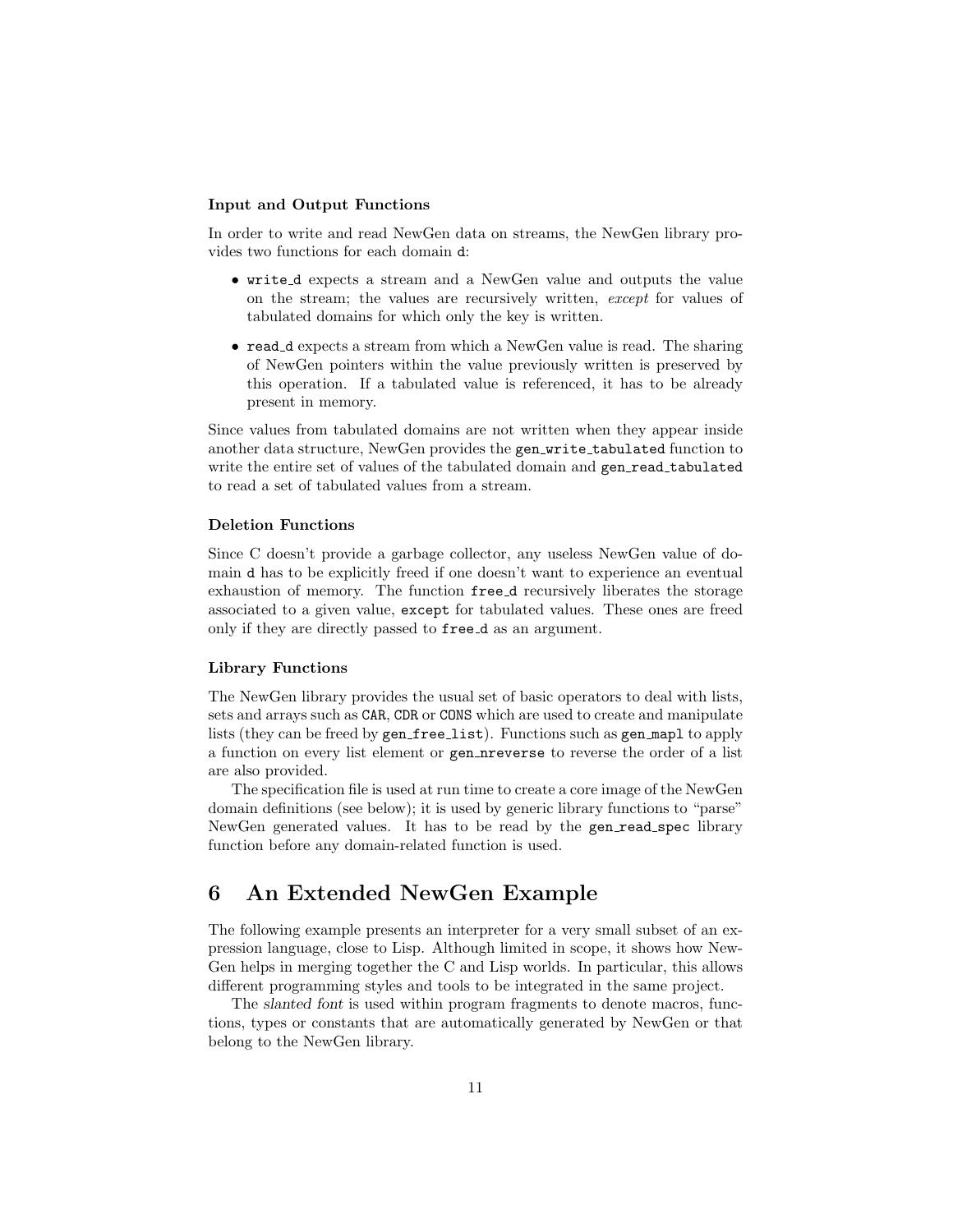## 6.1 The Front-end Program

We use the powerful toolkit provided with the Unix operating system to write the front-end: LEX for the lexical analysis and YACC for the parsing phase. These tools, available from C, will ease the tedious part of the source analysis process.

### DDL Specifications — The Expression Syntax.

The abstract syntax for our expression language is quite simple and is given below. NewGen provides a LaTeX preprocessor with which specifications can be written, using the domain macro. From this file, both the .newgen specification file and a documentation report are extracted. We only give here the newgen version, expression.newgen, of this file.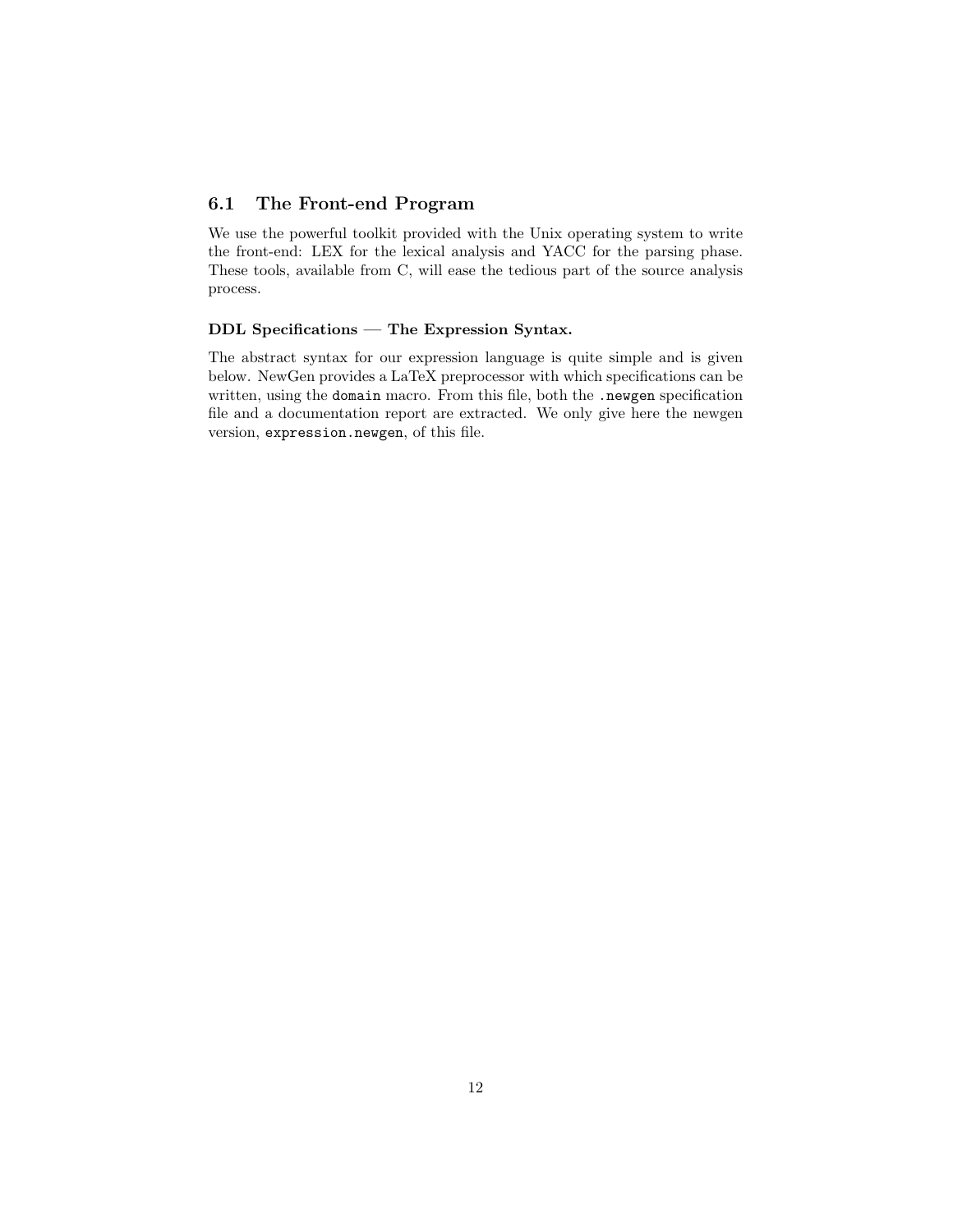```
-- Specifications for an expression language.
-- The description of identifiers is irrelevant here, and is given in a
-- separate imported file.
import identifier from "identifier.newgen" ;
-- The compacted domain could denote values that are computed by a
-- separate program that doesn't use NewGen.
external compacted ;
-- A user expression is a let construct, which includes a binding list
-- (each binding binds a name to its expression) and a body expression.
let = bindings:binding* x expression ;
binding = name:string x value:expression ;
-- An expression is either an integer constant, an identifier, a
-- compacted value, a binary expression, an associative expression or
-- a nested let construct.
expression = constant:int +
             identifier +
             compacted +
             binary +
             associative +
             let ;
-- A binary has an operator and a pair of expressions.
binary = operator:string x lhs:expression x rhs:expression ;
-- This is an associative, commutative and unitary operator with a
-- set of operand expressions.
associative = operator:string x operands:expression ;
```
The separate DDL file identifier.newgen for identifiers is given below:

```
-- Specification of identifiers
tabulated identifier = name:string ;
```
Identifiers are tabulated to enable operations that globally manipulate this domain. For instance, this is required if one wants to implement a gensym-like function that creates a fresh new symbol (see below).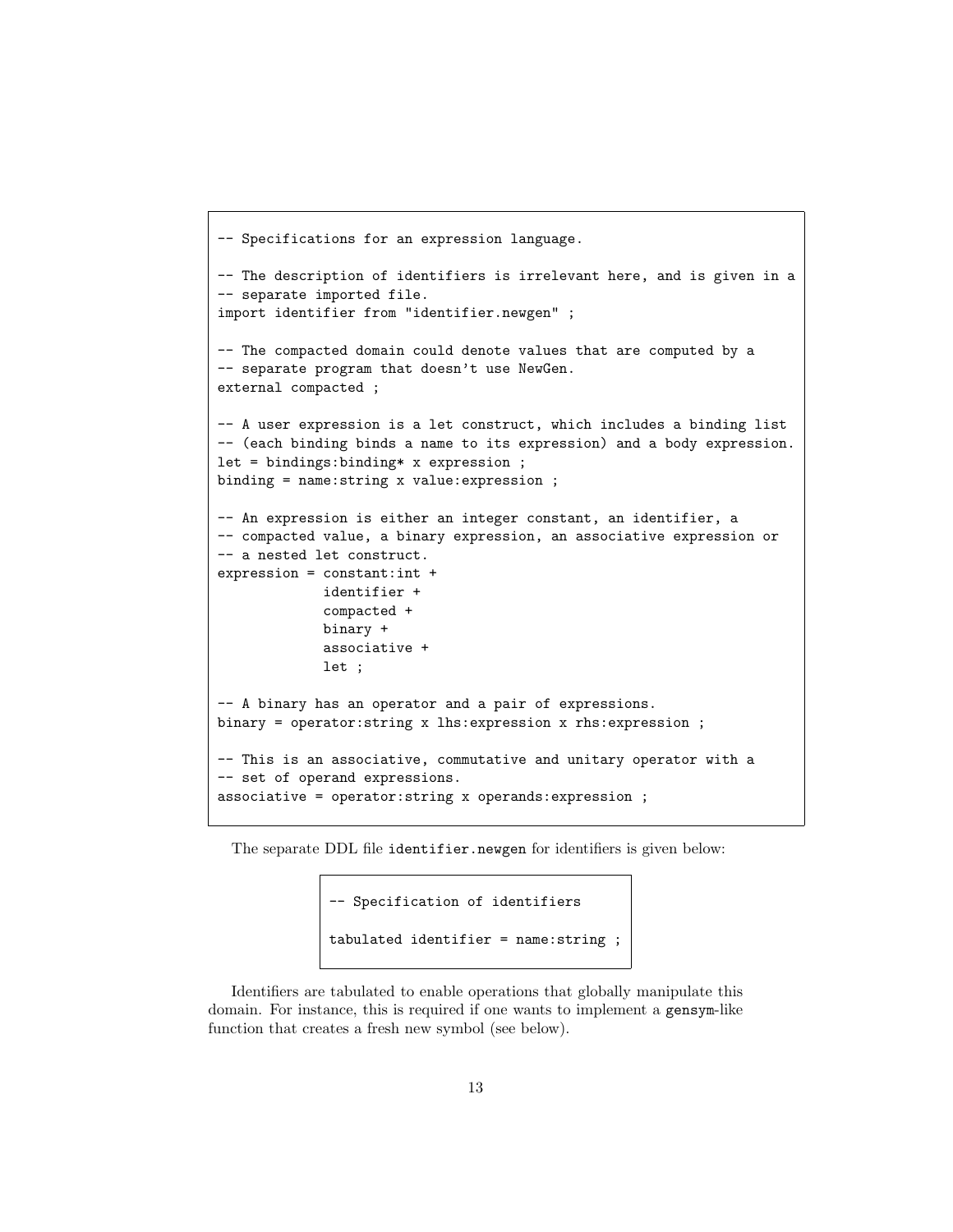From such DDL files, the newgen compiler generates two files. The first one, called the "spec" file, is a compacted description of the DDL file that has to be read before the first NewGen-specific value is created by a user program. The second file is specific to the implementation programming language. The C version of NewGen generates a C file to be included (with the #include directive) while the CommonLISP version generates a Lisp file to be loaded.

#### Program Fragments

The lexical analyzer and parser are written in C via LEX and YACC specification files. We only look here at the parser, since it uses NewGen.

The main program is straightforward. It mainly:

- initializes NewGen run-time environment . Whenever a spec file is read with the gen\_read\_spec function, a data structure is created that describes the logical structure of NewGen-generated domain. This description is used whenever a NewGen-value of a given domain is created (by a make function), freed or printed. Every NewGen object contains a field holding its domain number.
- calls the parser yyparse to update the value of the variable Let, of type expression, that holds the whole user expression.
- writes Let on the standard output stream.

```
#include <stdio.h> /* Unix standard IO */
#include "genC.h" /* Newgen basic C library */
#include "identifier.h" /* Newgen-generated header files */
#include "expression.h"
expression Let ;
main()
{
 gen_read_spec("identifier.spec", "expression.spec", (char*) NULL) ;
 yyparse() ;
  write expression( stdout, Let ) ;
}
```
NewGen must read the specification files at run-time so as to have a full description of all the data types involved. This is necessary to perform dynamic type checking or to "walk" through domains with generic functions. Note that the order in the argument list of gen read spec is important and is automatically provided by the call to the newgen compiler.

The input and parsing of a user expression is performed by the semantic actions of the YACC file. We give below some excerpts of these actions; they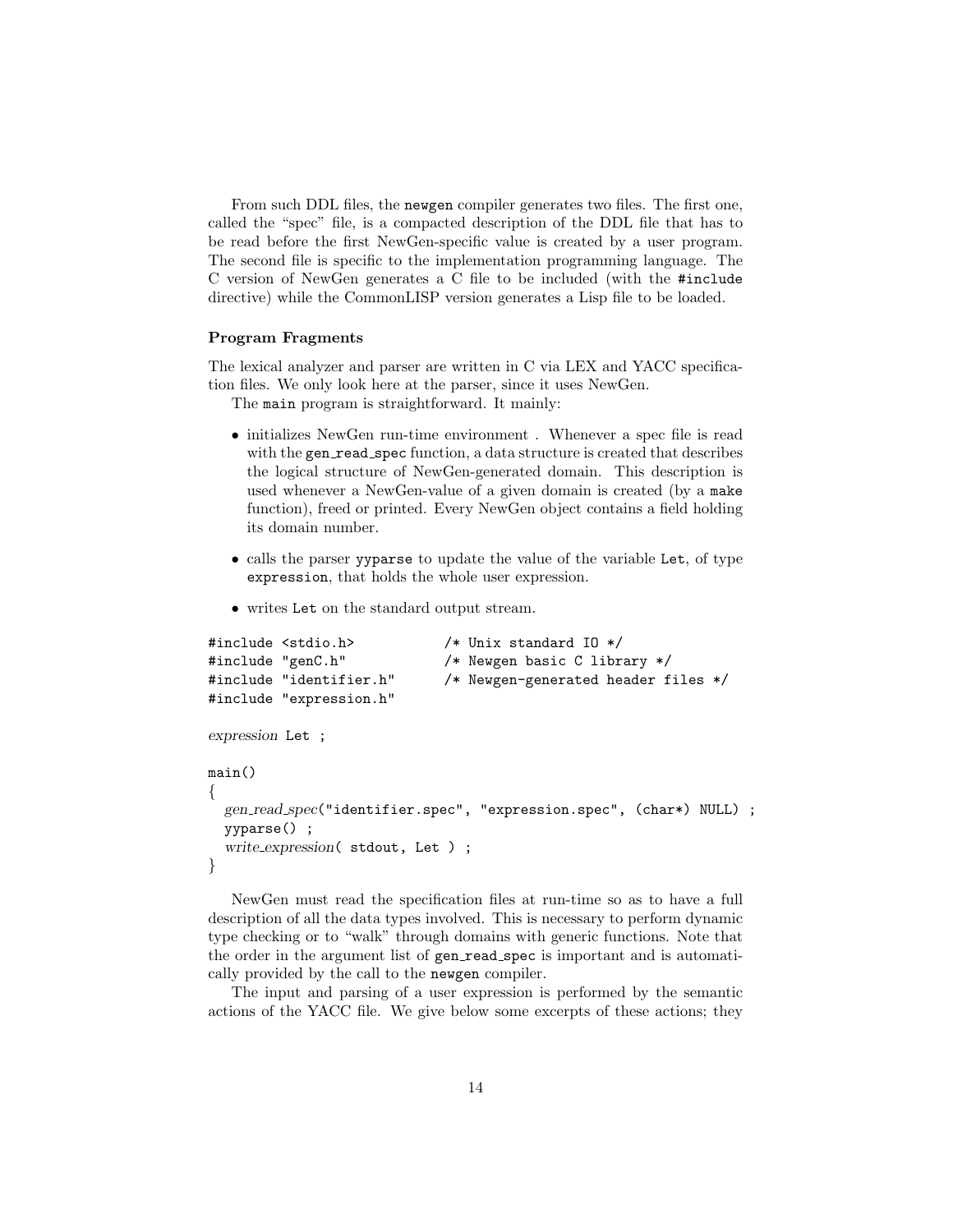mainly call NewGen-generated functions to create the relevant abstract syntax nodes.

Let : LEFT\_PAR LET LEFT\_PAR Bindings RIGHT\_PAR Expression RIGHT\_PAR  $\{\$\$ = make\_let(\$\$4, \$6)$ ; ; Bindings :  $\{\$$  = NIL ; } | Bindings LEFT PAR String Expression RIGHT PAR  $\{\$  =  $CONS( BINDIR, make-binding($  \$3, \$4), \$1); ; Expression : Int  $\{\$  = make\_expression( is\_expression\_constant,  $\$ 1); | LEFT PAR String Expression Expression RIGHT PAR {binary  $b = make\_binary($ \$2, \$3, \$4 ) ;  $\$  = make expression( is expression binary, b ); } | LC String Expressions RC {associative  $a = make_$ associative(\$2,\$3);  $\$  = make\_expression( is\_expression\_associative, a ) ; } | Identifier  $\{\$  = make\_expression( is\_expression\_identifier,  $\$ 1); } | LEFT PAR Expression RIGHT PAR  ${ $$  \$  $$ = $2 ;}$ | Let  $\{\$  = make\_expression( is\_expression\_let,  $\$ 1); } ; Expressions :  $\{\$  = set\_make( set\_pointer ) ; } | Expressions Expression  $\{\$  =  $set\_make( set\_ pointer )$ ; set\_add\_element( $\$ \$,  $\$ 1,  $\$ 2); } ; Identifier : String  $\{\$  = make\_identifier( $\$ 1); ;

Note that set make accepts an argument that specifies the kind of set to be created: NewGen values (set pointer), strings (set string) and integers (set int). The library function set add element stores in its first argument the set corresponding to its second to which the third argument has been added.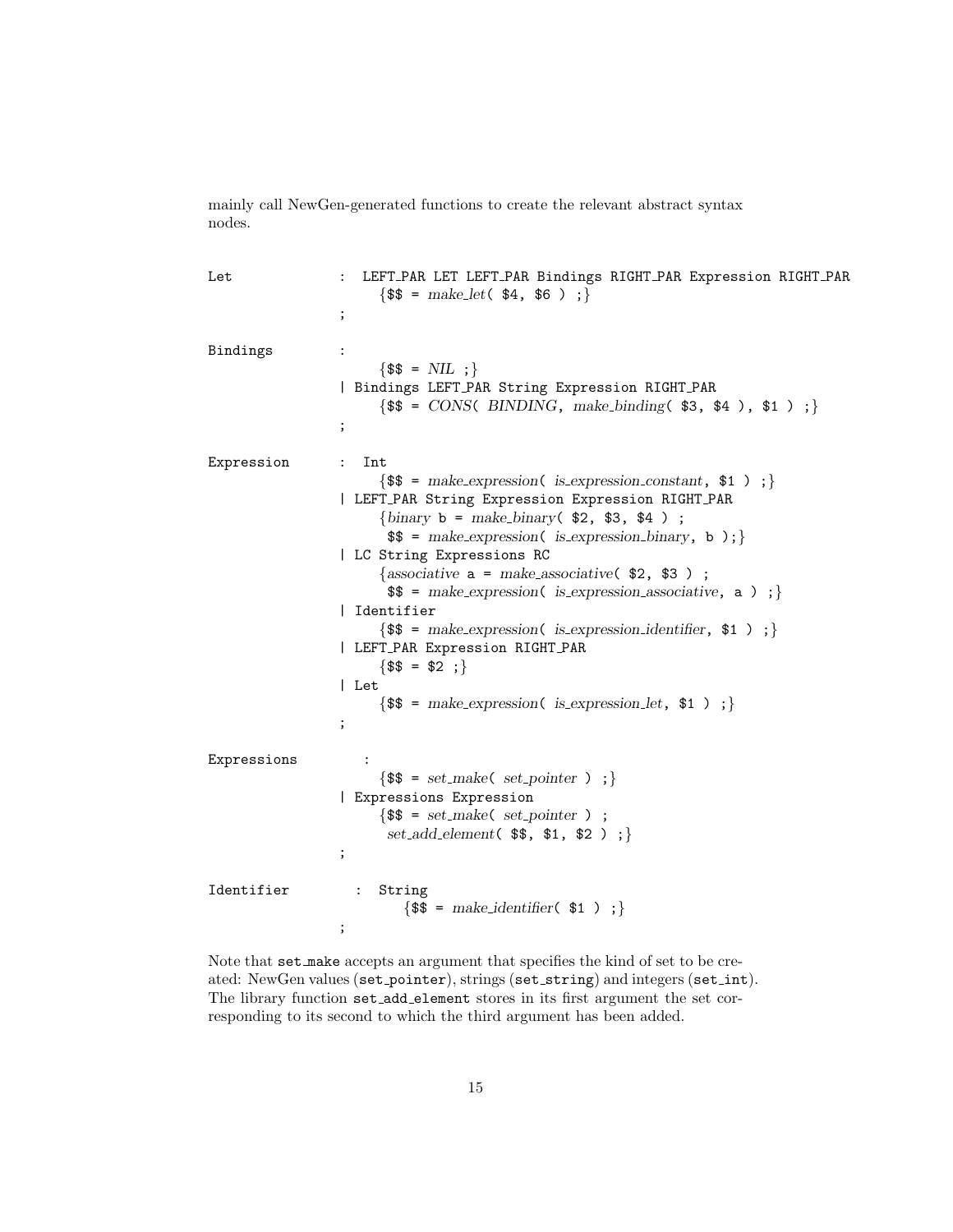## 6.2 The Evaluator

Once analyzed by the front-end, the parse tree of the user expression is transferred (via a file) to a CommonLISP program that will evaluate this expression. In a similar manner, some definition files have to be loaded:

```
(require "genLisplib") ; Newgen basic Lisp library
(require "identifier") ; Newgen-generated header files
(require "expression")
```

```
(use-package '(:newgen :identifier :expression))
```
Then, the main program initializes NewGen, reads an expression parsed and saved by the front-end in a file and evaluates it.

```
(defun test (file)
  (gen-read-spec)
  (let ((*standard-input* (open file)))
    (eval-let (read-expression) '())))
```
The evaluator is a recursive function that takes the expression to evaluate and an initially-empty environment that binds every name to its value. The environment is expanded whenever a new let expression is encountered.

```
(defun eval-let (l env)
  (let ((new-env (mapcar #'(lambda (b)
                                '(,(binding-name b) .
                                  ,(eval-expression (binding-value b) env)))
                           (left\text{-}bindings\ 1))))(eval-expression (let-expression l) (append new-env env))))
```
For each expression, a dispatch is performed according to the particular tag associated to the expression. The NewGen construct gen-switch selects the tag corresponding to e (e.g., is-expression-constant) and, in each clause, binds the given variable to the corresponding value (e.g., c is bound to the integer corresponding to e).

```
(defun eval-expression (e env)
  (gen-switch e
    ((is-expression-constant c) c)
    ((is-expression-identifier i) (eval-identifier i env))
    ((is-expression-let l) (eval-let l env))
    ((is-expression-binary b) (eval-binary b env))
    ((is-expression-associative a) (eval-associative a env))))
```
For an identifier, the corresponding value is looked for in the environment.

```
(defun eval-identifier (i env)
  (let ((var-val (assoc (identifier-name i) env :test #'string-equal)))
```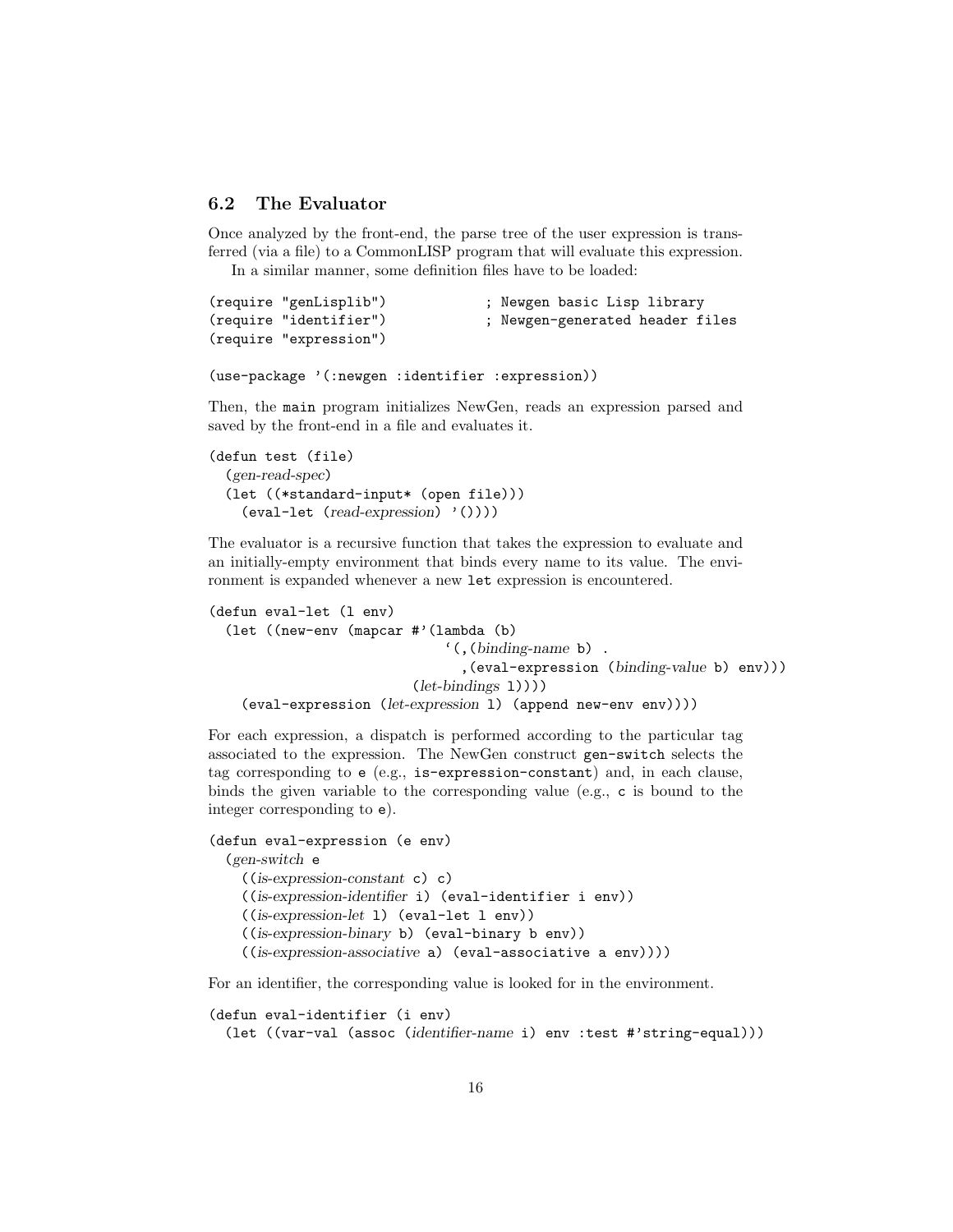```
(if (null var-val)
    (error "∼%Unbound identifier ∼S" (identifier-name i))
    (cdr \ var-val))))
```
To evaluate operations, we use the operators and unitaries a-lists that bind every operator name to the corresponding CommonLISP function and unitary value:

```
(defparameter operators
  '((, "add" . , #'+)(, "sub" . ,#'-)
   (,"times" . ,#'*)
   (,"cons" . ,#'cons)
    (,"eq" . ,#'eq)))
(defparameter unitaries
  '((, "add" . 0)(,"times" . 1)
```
The evaluation function for binary and associative expressions is thence straightforward by induction on the subexpressions. Note that all this treatment could be simplified by the use of the gen-recurse construct, supported in NewGen, that combines dispatching and recursion [JD89].

```
(defun eval-binary (b env)
  (let ((op (assoc (binary-operator b) operators :test #'string-equal)))
    (if (null op)
        (error "∼%Incorrect op code ∼S" (binary-operator b))
        (funcall (cdr op)
                 (eval-expression (binary-lhs b) env)
                 (eval-expression (binary-rhs b) env)))))
```
NewGen provides a library of operations on sets. To be compatible with C (and its lack of automatic garbage collector), every operation is a three-address subroutine in which the result is specified as the first argument.

```
(defun eval-associative (a env)
  (let ((op (assoc (associative-operator a) operators :test #'string-equal))
        (result (assoc (associative-operator a) unitaries :test #'string-equal)))
    (if (or (null op) (null result))
        (error "∼%Incorrect op code ∼S" (associative-operator a))
        (set-map #'(lambda (exp)
                      (setf result
                            (funcall (cdr op)
                                     result
                                      (eval-expression exp env))))
                  (associative-operands a)))
   result))
```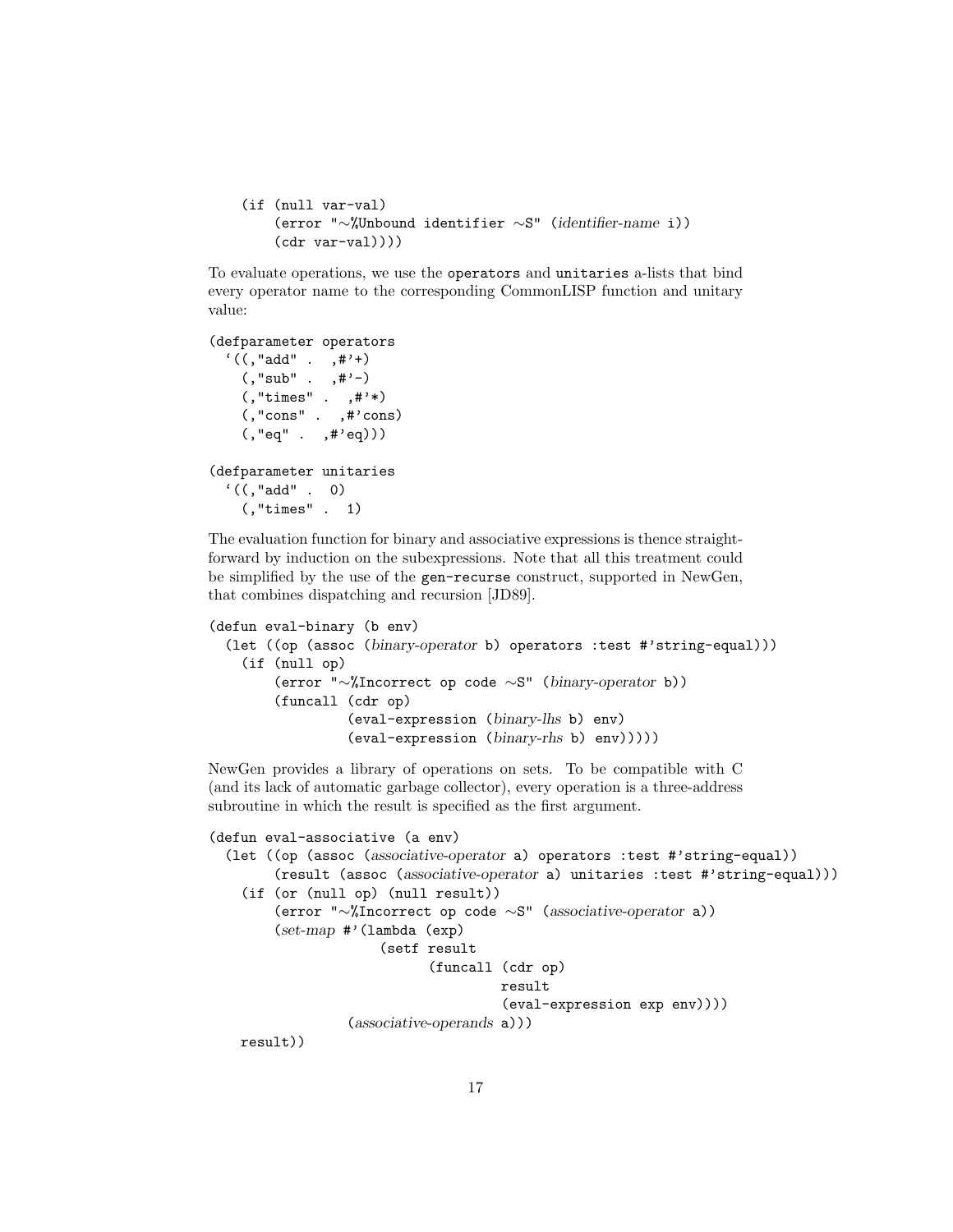For the sake of the example, identifiers were tabulated. This could be useful if one wanted to add a gensym function (with the appropriate extension of the domain of values to include symbols and the introduction of additional operators). A gensym function creates freshly allocated symbols and must check that they are unique; it could be written in the following way:

```
(defun eval-gensym (&rest args)
  (declare (ignore args))
  (do ((i 0 (+ i 1)))
      ((gen-find-tabulated (format nil "gensym-∼D" i) identifier-domain)
       (make-identifier :name (format nil "gensym-∼D" i)))))
```
where the do loop is run as long as the proposed gensym'ed string is currently a used symbol name. The library function gen find tabulated returns the object that corresponds to the given key in the appropriate tabulated domain (or nil if it doesn't exist). Note that make-identifier automatically updates the domain of identifiers to include the newly created identifier.

## 7 Conclusion

NewGen generates complex manipulation functions of data structures from highlevel specifications. These functions can be implemented in different programming languages and paradigms (C and CommonLISP are currently supported). The functional abstraction paradigm that NewGen promotes increases the portability of programs and programmers by enforcing a common programming style. Inter-language communications of values via shared memory, pipes or disk files with preservation of sharing patterns is supported, thus allowing gradual integrations of loosely-coupled modules within large projects.

This tool has been extensively used within the PIPS (Ecole des Mines) and the PMACS projects (BULL Corporate Research Center) that strive to design and implement sophisticated parallelizing compilers for Fortran programs. A clear improvement in programming efficiency and reliability has been noticed, thus supporting a wider use of this kind of software tools.

NewGen is implemented in C and runs under SunOs 4.0 and System V. It heavily uses Yacc and Lex to parse DDL files and transfer NewGen values (the CommonLISP version uses read dispatch macro characters for this purpose). NewGen is available from the authors.

## References

[A89] Deux, O. The Story of O2. Technical Report, Altair, 1989

[AH87] Andrews, T., and Harris, C. Combining Language and Database Advances in Object-Oriented Development Environment. Proc. of the OOP-SLA'87 Conf, SIGPLAN Not. Vol. 22 (12), 1987